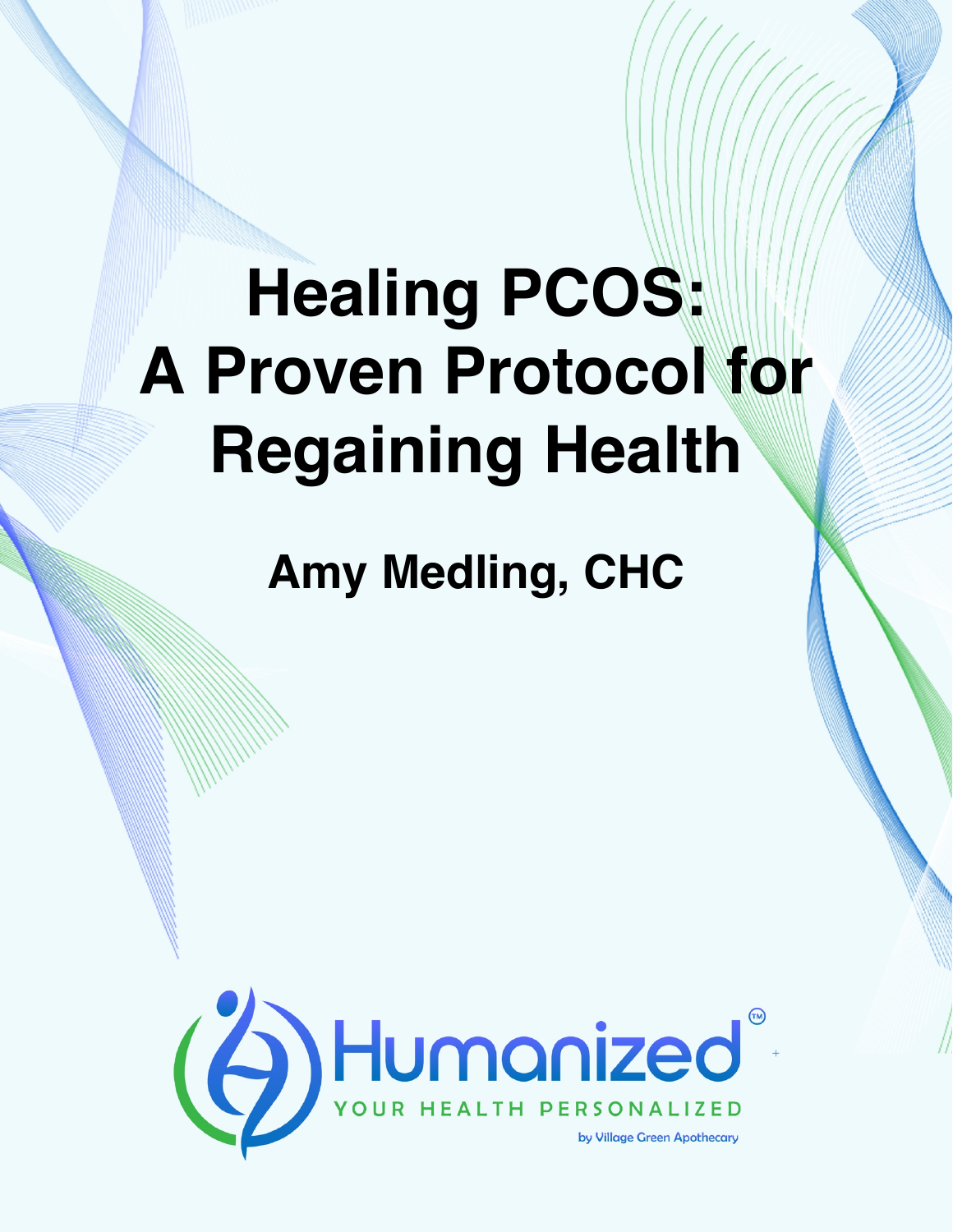**Rebekah Kelley:** Welcome to the Humanized podcast, all about personalizing your health. I'm your host, Rebekah Kelley, and today our topic will be Healing PCOS, a Proven Protocol for Regaining Health, with certified health coach Amy Medling. Before I introduce Amy, I want to remind everyone to subscribe and get all the other variety of casts in audio, video and transcription at HumanizedHealth.com. I'd also like to thank our lead sponsor, Village Green Apothecary, at MyVillageGreen.com.

A little bit about Amy. Amy's a certified health coach and bestselling author of *Healing PCOS*. She specializes in working with women with polycystic ovary syndrome who are frustrated and have lost all hope when the only solution their doctors offer is to lose weight, take a pill, and live with their symptoms. In response, Amy founded PCOS Diva and developed a proven protocol of supplements, diet, and lifestyle programs that offer women tools to help gain control over their PCOS and regain their fertility, femininity, health and happiness. Amy has helped tens of thousands of women with PCOS take back control of their health and their lives through lasting healing and sustainable lifestyle change.

We're so happy to welcome you here, Amy. Thank you for being with us.

**Amy Medling:** I'm thrilled to be here. Thanks for inviting me.

**Rebekah Kelley:** So I just want to jump right in. Please tell us about your journey, your PCOS journey.

**Amy Medling:** Yeah. So as you mentioned, there's so many women that get a PCOS diagnosis, and the only support they're given is the pharmaceutical drug Metformin, which is used offlabel for PCOS, and the birth control pill. And they're sent on their way, told to lose weight, that they may have trouble getting pregnant because PCOS is the leading cause of infertility. These women were – and I was – left without a lot of hope. I thought this was my life. I was kind of going to live this less-than-life with PCOS. And I know, at age 31, when I was finally diagnosed and was on these pharmaceutical pills, I felt way too young to feel so old. And I was really sick and tired of feeling sick and tired. And I just didn't have, I felt like there wasn't a lot of options, but there had to be another way to live.

So I spent several years searching PubMed and reading books at the time – this was back in, like 2007, there wasn't a lot of resources for PCOS like there is today – but I pieced together a protocol that really helped me, and it began with mindset. And that's what I wanted to talk to your listeners about today, especially when you're dealing with a chronic health condition or diagnosis, like PCOS. I know that I was really looking to everyone else to fix it for me. You know, I wanted the magic pill. And it wasn't until I figured out that, in essence, I was the magic pill and it was with the changes in lifestyle that I needed to make that the true healing really began.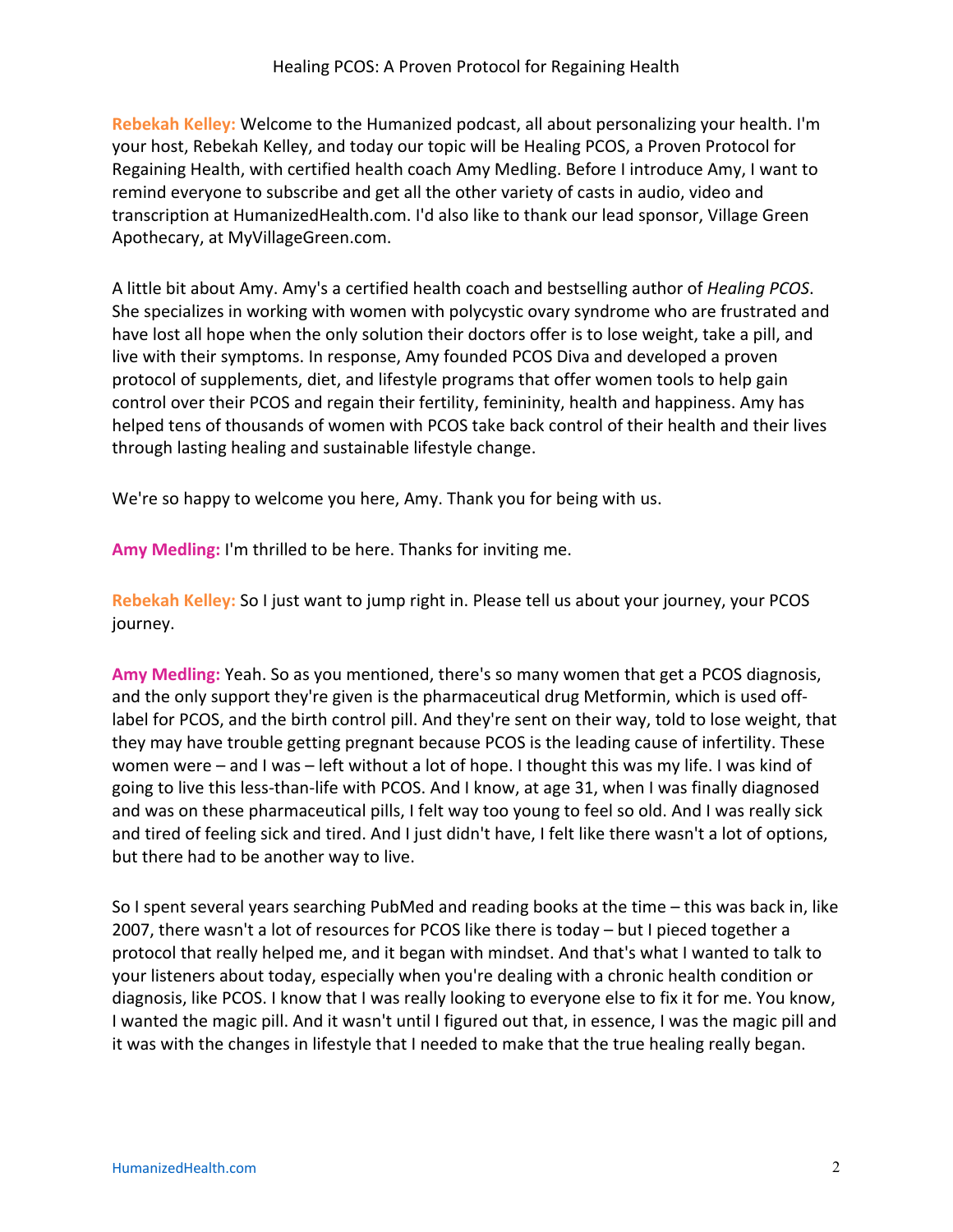I went on to have three children after doctors told me, when I was 17, that they would have to jump through hoops to get me pregnant. So, I think that's the other thing that I really want to stress, is that what doctors tell you doesn't have to be your truth, that there's so much that's within your control and you do not have to be a victim of PCOS.

**Rebekah Kelley:** I love that. What a beautiful way of saying that. You became the pill. And also, I do think doctors have a tendency to kind of sometimes give you – I mean, I think they're required to, right – the "worst case scenario." But there's so many other better scenarios. And you took control and you decided, I'm going to figure this thing out. And now you also wrote a book from this, that you are helping other people with.

**Amy Medling:** Yeah. And I think, especially with PCOS, as I mentioned, it's the leading cause of infertility, but most women with PCOS can and do get pregnant, with appropriate treatment and lifestyle change. So I guess that's where I'm saying that you don't need to take that as you're infertile, you'll never get pregnant. There's certainly a lot of hope.

And yes, I ended up sharing my journey and what helped me heal in my book that I published with Harper Collins back in 2018, *Healing PCOS*. And it is, really, the three tenets of living life like a PCOS diva. First, you have to think like a diva and that's the mindset piece. And then eat like a diva and move like a diva. And I outline how to do that in a 21-day plan in that book. With lots of recipes.

**Rebekah Kelley:** Wow. So, how can women move beyond the pain and struggles of PCOS and truly heal? You've kind of hinted at a few things, right? So, can you share a little bit more indepth?

**Amy Medling:** Yeah. You know, I think that a lot of the language out in social media surrounding PCOS is very ripe with masculine energy. So, conquer PCOS, fight PCOS, battle PCOS. And that's what I was doing for so long. I was literally going to battle with my sugar cravings, because there's a huge insulin resistant component and blood sugar dysregulation component of PCOS. And it really, over time, it began to feel like I was battling myself. PCOS is something that, once you're diagnosed, you can keep the symptoms at bay with your treatment plan, but it will never completely go away. So it's something that is part of who I am. And rather than battling myself, kind of embracing the PCOS and realizing that it was a sign that there was something out of balance in my body and in my life.

So I really took more of a partnering approach with myself to figure out where I needed some more support. And for so many women with PCOS, that often comes down to self-care. And I approached PCOS, and I named my company PCOS Diva, because I feel like embracing that feminine side of yourself was really important and I thought that the diva, kind of that goddess in you, is like the perfect kind of archetype for managing PCOS.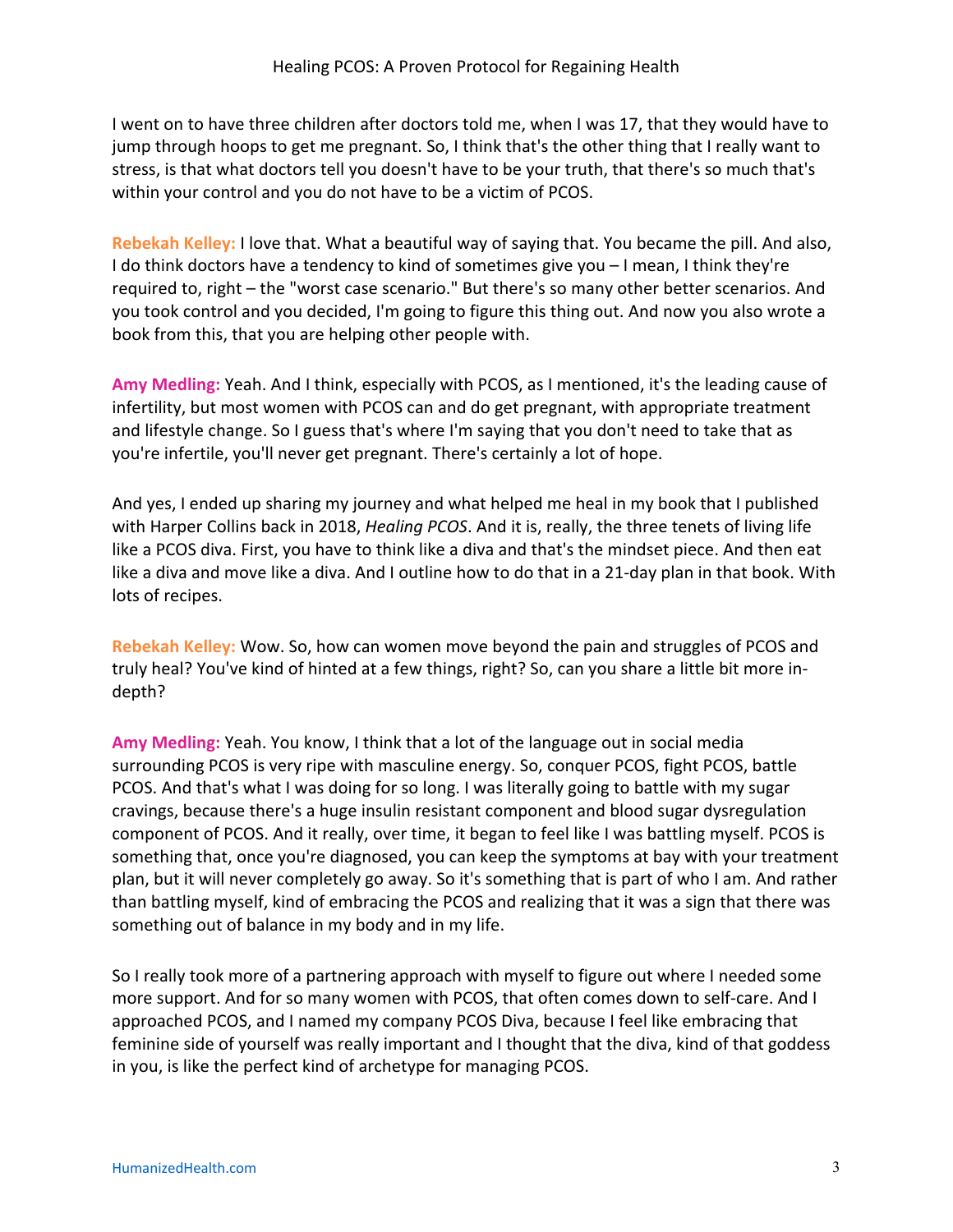But a lot of women with PCOS are suffering from lack of self-care. And I think that's true for a lot of women who are dealing with chronic health conditions. So being able to put my oxygen mask on first [so to speak]. You know, we hear about all the time, it honestly was the first thing that really helped me to manage my PCOS, making sure that I had the food that I needed, the time to do exercise, making sure that I had the supplements, which we can talk about, and making sure that I was taking them every day – really putting self-care as a priority in my life, that was a huge mindset shift, and living life, as I say, like a diva was really important.

**Rebekah Kelley:** Wow. I love that. I love the self-care, because I do think that a lot of times, even with myself, I feel like sometimes I don't take the time. Right? It's so easy to be rush, rush, rush, or I have to do this, I have to do that – to take the time and be like, wow, what do I need right now? And that's kind of what you're saying, right? You took the time to be like, what do you need right now? What is it that you need in your body to heal? I love that.

So, beyond the mindset, which I think sounds, it's huge, right? The mindset that you just provided. Diet and exercise, which it sounds like is something else that you have to make adjustment to.

**Amy Medling:** And the diet, it's really focusing on an anti-inflammatory diet. So, whatever that means for you. I know for me, that means really reducing gluten and dairy, and corn, that's very inflammatory for myself. I think that doing a food sensitivity panel to figure out which specific foods cause inflammation in your body is really important. But then beyond that, lots of plantbased foods. Reducing seed oils is really important. They're super inflammatory and I think a real problem for women with PCOS. And eating clean animal protein. I think it's very difficult to manage hormones without some animal protein. So I do think that that is important. But focusing on eliminating any type of processed foods. So I don't really take, you know, counting macros and carbohydrates and calories. I think that a lot of women with PCOS tend to be type A and perfectionists, and I think just being more, eating more intuitive and just being more gentle with your body kind of helps us move away from that diet deprivation and mindset. I think that we've, so many women, have grown up with this diet culture, and just focusing on foods that nourish your body and help it to heal is the way that I like to approach eating with PCOS.

**Rebekah Kelley:** And when you said supplements, can you talk a little bit about that? What are the key supplements that you recommend?

**Amy Medling:** Yeah. So I'm sure that many of the experts that you bring on to the Humanized podcast... you can't out-supplement a bad diet, but there are some key supplements that really are important for women with PCOS. I call these three supplements the essential supplements for every woman with PCOS. So, a really high-quality multivitamin that has methylated B vitamins and folate instead of folic acid is really the basis. So much of our food, as you know, is just... our soils are deplete. We don't have the same levels of nutrients that our great grandmothers did in food. So that's important, to take a multivitamin.